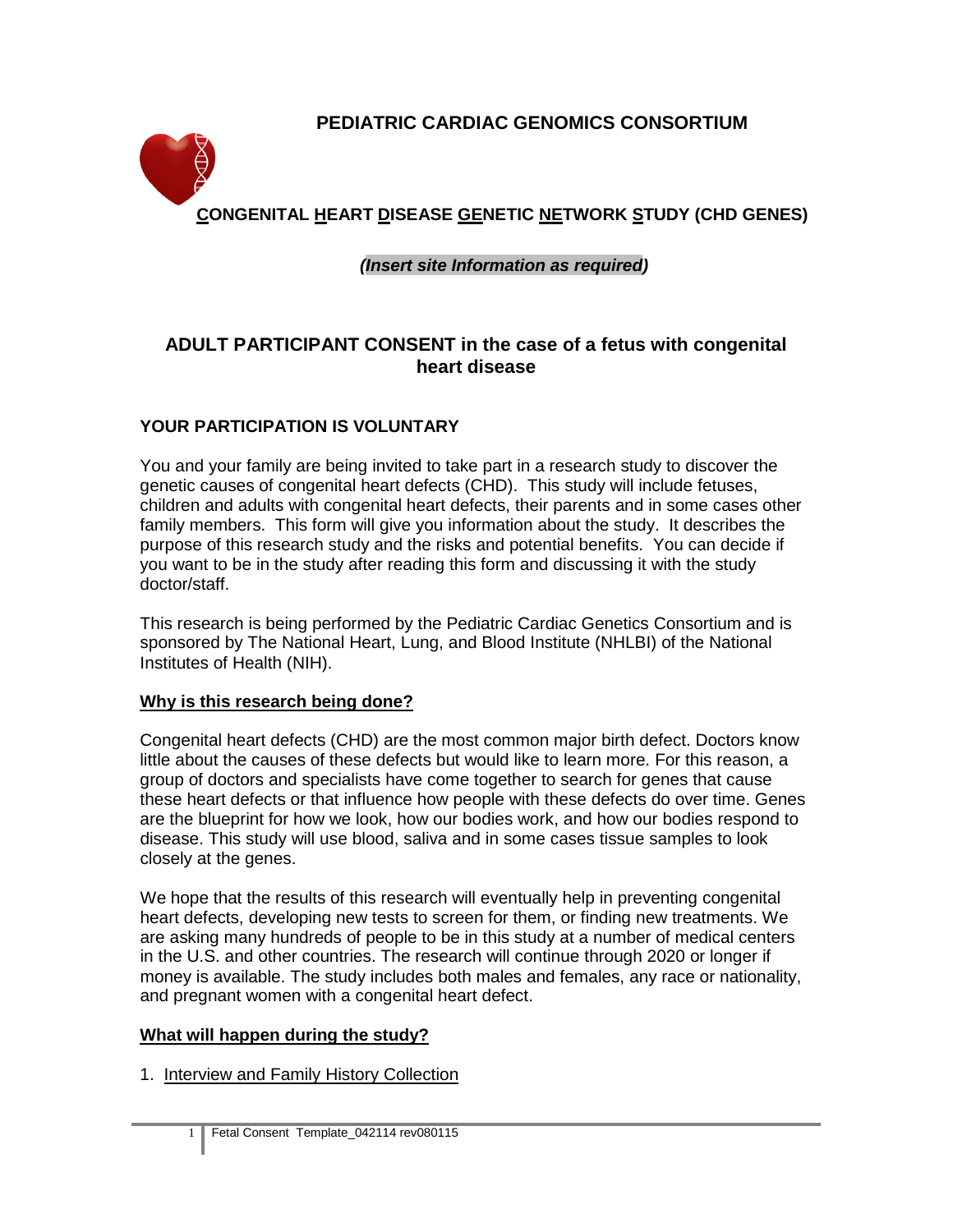*Individuals with a fetus with a congenital heart defect:* If you have a pregnancy with a fetus that has a congenital heart defect, you will be interviewed. Information such as the following will be collected: your age and race/ethnicity; medical history, including heart history and lifestyle; your pregnancy history; and a family history of blood relatives such as parents, grandparents, brothers, sisters and others. The family information collected will include their ages, their heart health history and other health conditions, and their cause of death if they are no longer alive.

### 2. Medical Records

Information will be collected from medical records at this medical center. You may also be asked if health related information can be used from other outside doctor's medical records. If outside records are to be used, we will ask you to sign a separate *Medical Release Form.*

### 3. Blood for use in this Research

*Adults:* If you are pregnant with a fetus or the biologic father of a fetus with a congenital heart defect, about 1 tablespoon will be taken. If there is left over blood available from clinical testing, the study may collect some for use in this research. If for any reason the sample taken is not enough, we will request another sample.

#### 4. Saliva (spit)

 *S*ome participants in the study may not be able to give blood. For those people, a saliva sample will be collected.

# 5. Tissues from a Fetus

In the case in which a pregnancy with a fetus with congenital heart disease ends, tissue from the fetus will be collected.

#### 6. Excess or Discarded Samples

Left over DNA or excess/discarded samples from the fetus may also be collected from the laboratory if an amniocentesis, chorionic villus sampling, or percutaneous umbilical blood sampling was performed.

# 7. Echocardiogram and/or ECG

Based upon personal and family history, parents may be asked to have an echocardiogram and/or ECG done. An echocardiogram is a painless test using sound waves that takes a 2-dimensional picture of the heart. You will need to lie quietly on a table for about 30 minutes while the test is being done. An ECG is a painless test that is performed while you lie quietly on a bed for 5 minutes. It involves placing electrodes on the chest and arms/legs and recording the electrical activity of the heart.

#### 8. Information from Other Family Members (grandparents, brothers and sisters, extended family)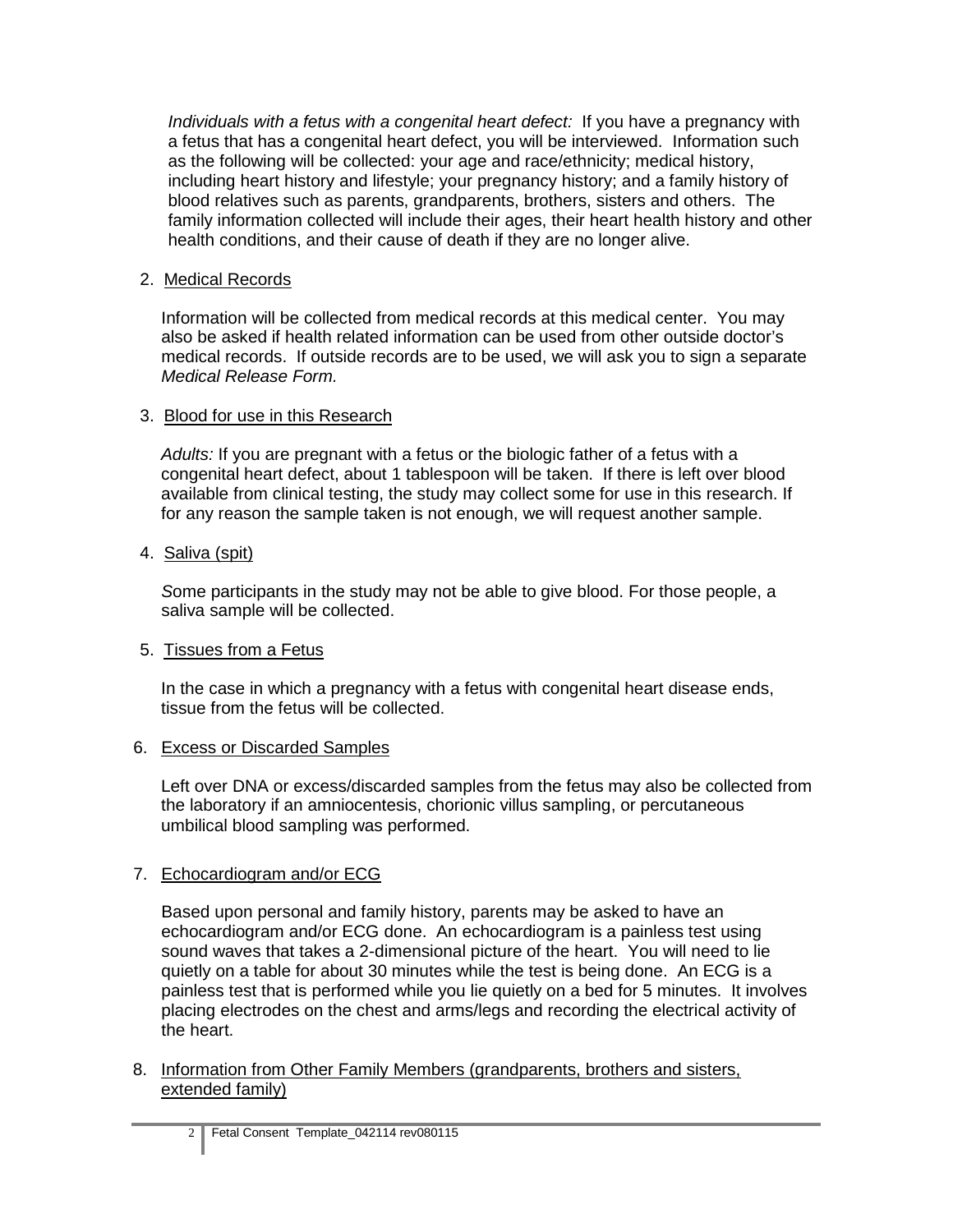We may ask you to tell other family members about this research study to see if they will agree to take part and to give their samples. If you agree to contact your family members, you will get some written information for them to read. You do not have to ask your family members to be in the study, and you can still take part in this study if you choose not to involve your family. (Or insert related site-specific language)

9. Follow-up Contact

During the study, the study doctor/staff may contact you again to ask for health and medical updates. The types of information collected may include general health questions and questions about other heart related medical changes since the last interview.

### **What are the risks and discomforts of the research study?**

There are known and possible risks and discomforts to being in this study. They are:

1. Medical History Collection

Answering questions and sharing information about yourself and your family may be uncomfortable, cause stress, or make you nervous. You do not have to answer any question that makes you nervous.

2. Blood Collection

If a separate blood draw (not from indwelling line) is required, there may be minor discomfort, bruising, or rarely dizziness or fainting. There is also a very small risk of infection at the site, but antiseptic solutions will be used to prevent this*.* Taking the research sample at the same time as a routine blood test will not cause any additional discomfort. There is no pain or discomfort if the blood sample is drawn from an indwelling line.

3. Saliva (spit) Collection

There are no known risks to collecting spit.

4. Tissue Collection from a Fetus After the End of a Pregnancy

There is no risk to collecting tissue from a fetus after the pregnancy has ended.

5. Collection of Excess or Discarded Samples

There are no risks to collecting samples that would otherwise be discarded.

6. Echocardiogram and ECG

There are no risks to having these tests done, but the tests may discover new medical conditions that were not known.

7. Genetic Testing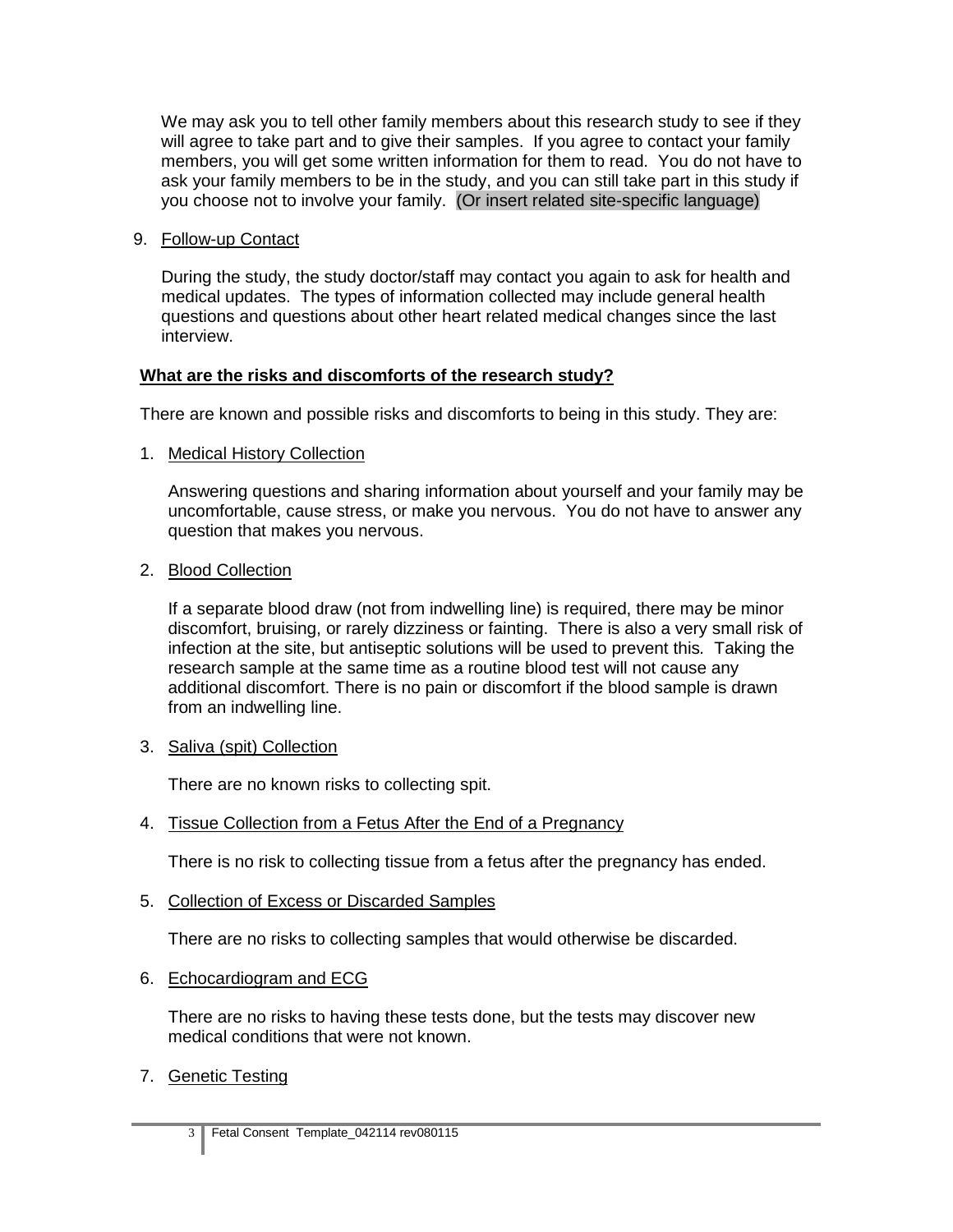The results of genetic testing will not be given to you or your family. We use a research lab, not a clinical lab with certified procedures for reporting results. We will not understand the meaning of most of the differences in this information until there is more research in the future. You should be aware that this research may detect cases where the father of a child is someone other than who it was thought to be (non-paternity). Non-paternity will be kept in the strictest confidence and will not be shared, even with you or your family members. Some people in genetic studies feel anxious if they think they might have a gene that puts them at risk or that may be passed on to children. If you have these feelings at any time during the study, you may contact us and we will arrange for you to speak with someone who can help you.

A federal law, called the Genetic Information Nondiscrimination Act (GINA), generally makes it illegal for health insurance companies, group health plans, and most employers to discriminate against you based on your genetic information. This law protects you as follows:

- Health insurance companies and group health plans may not request your genetic information that we get from this research.
- Health insurance companies and group health plans may not use your genetic information when making decisions regarding your eligibility or premiums.
- Employers with 15 or more employees may not use your genetic information that we get from this research when making a decision to hire, promote, or fire you or when setting the terms of your employment.

However, you should be aware that this new Federal law does not protect you against genetic discrimination by companies that sell life insurance, disability insurance, or long-term care insurance. For this reason, we will take several steps to keep all data private and confidential. Please see the section on Confidentiality below.

There may be unknown risks to participating in this study, and they may develop during the research study.

# **Are there benefits to taking part in the research study?**

Most families will not benefit directly from the study. The information gathered during this study may someday be of benefit to future congenital heart patients by helping the researchers understand the genetic causes of congenital heart defects. This information may lead to improvements in a doctor's ability to prevent, diagnose or treat people with congenital heart defects.

If a previously unrecognized medical finding is found by echocardiogram or ECG, you will be told about it. The study doctor/staff will talk with you about the findings and your options. You may be told to follow up with other specialists or doctors for further care.

The samples that you and/or your fetus provide may be used to develop new medical tests or treatments. It is possible that the researchers, hospitals, or companies sponsoring the research might benefit financially if the tests or treatments can be patented or commercialized (sold). There are no plans to provide you with payments or royalties if these discoveries are marketed (sold) or licensed. Although subjects and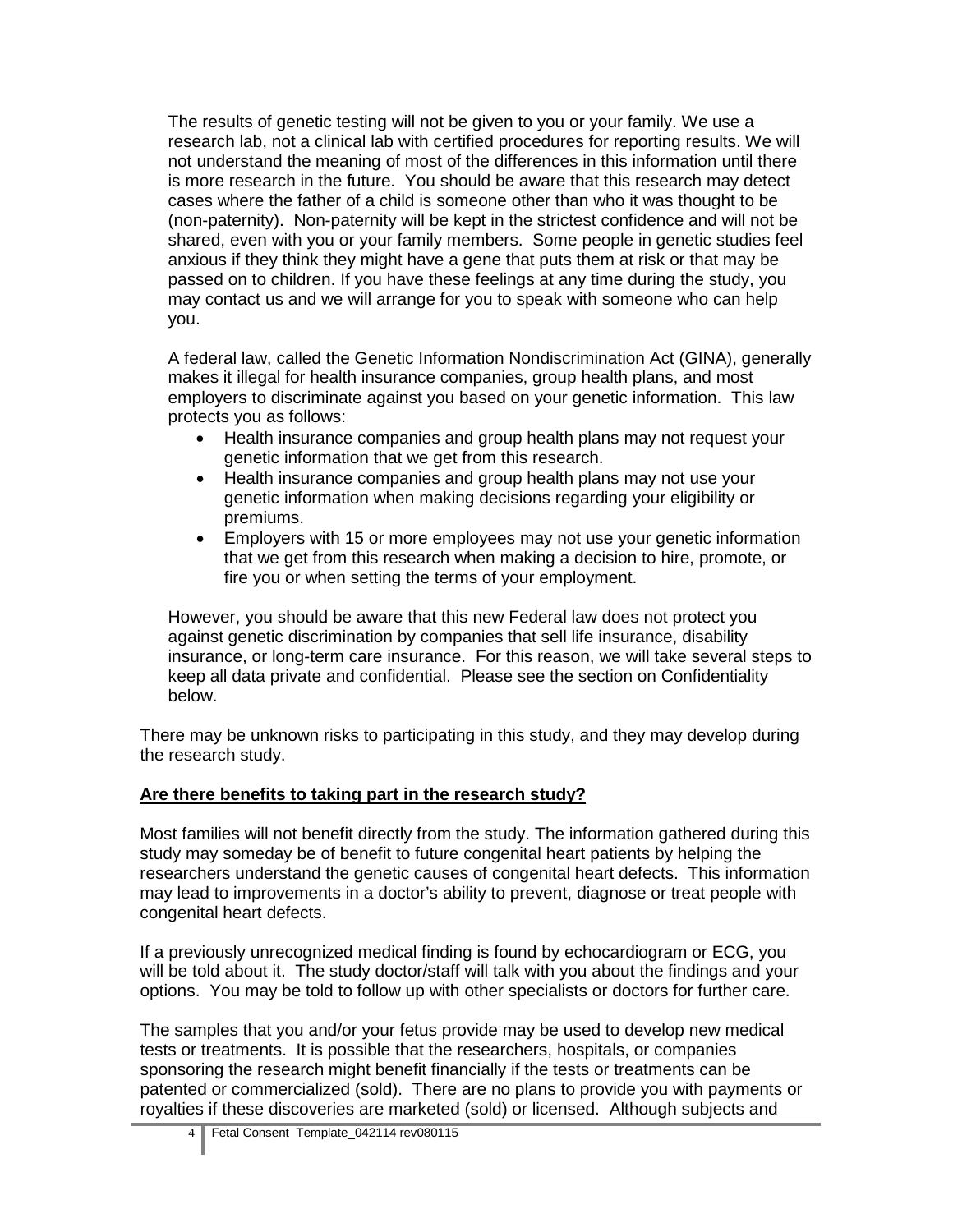their families will not receive any compensation now or in the future for their samples or data, income that may be derived from future research or sales of the grouped data will be used to support biomedical research.

### **Can I be pregnant and in the study?**

Pregnant women who have a congenital heart defect or who are carrying a fetus with a congenital heart defect can be included in this study.

### **Will it cost you anything to be in this study?**

There is no cost to you for being in the study.

### **Will you receive any money for joining this study?**

You will receive no payment for taking part in this study. *OR* You will receive \$\$\$ for (Insert site-specific language).

# **What happens if you believe you are injured during this study?**

Tell the study doctor/staff immediately if you believe you have been hurt while in the study. Emergency medical treatment may be available**.** Money for pain, expenses, lost wages and other problems caused by an injury is not available. The NHLBI/NIH will not pay the bills for the care. (Insert site-specific language)

# **HIPAA and or site HIV policy language**

(Insert site-specific language)

# **How will information be kept confidential and private?**

We are very concerned about keeping data secure and private in this genetic study. Information collected during the study and the results of the research tests will not be placed in your medical record. All study paperwork including this signed form will be (kept in a secure location **OR** site specific location to be noted) in the hospital.

The medical information, test results, and blood, spit, tissue and/or excess/discarded samples collected for this study will be kept in special study databases and collection facilities (repositories) that will be available to the study researchers, other persons with permission for related research, and the study sponsor. It is very unlikely that the study information will get out to others within the hospital, an insurance company or employer. The genetic content of the stored DNA or cells could theoretically be used (though with enormous difficulty) to identify you. If you believe you will be bothered by this, talk with the study doctor/staff before you sign this form.

To help us protect you, your fetus, and family's privacy, there are many levels of security. First, no names will be attached to the information/data or samples collected. Samples and data will be given a unique study number, and only this study number will be put on all of the study paperwork, data files, and samples. Second, the data centers storing all of the data, as well as the laboratories and study centers all have layers of security against hacking, mis-handling and unauthorized access. Third, all study doctors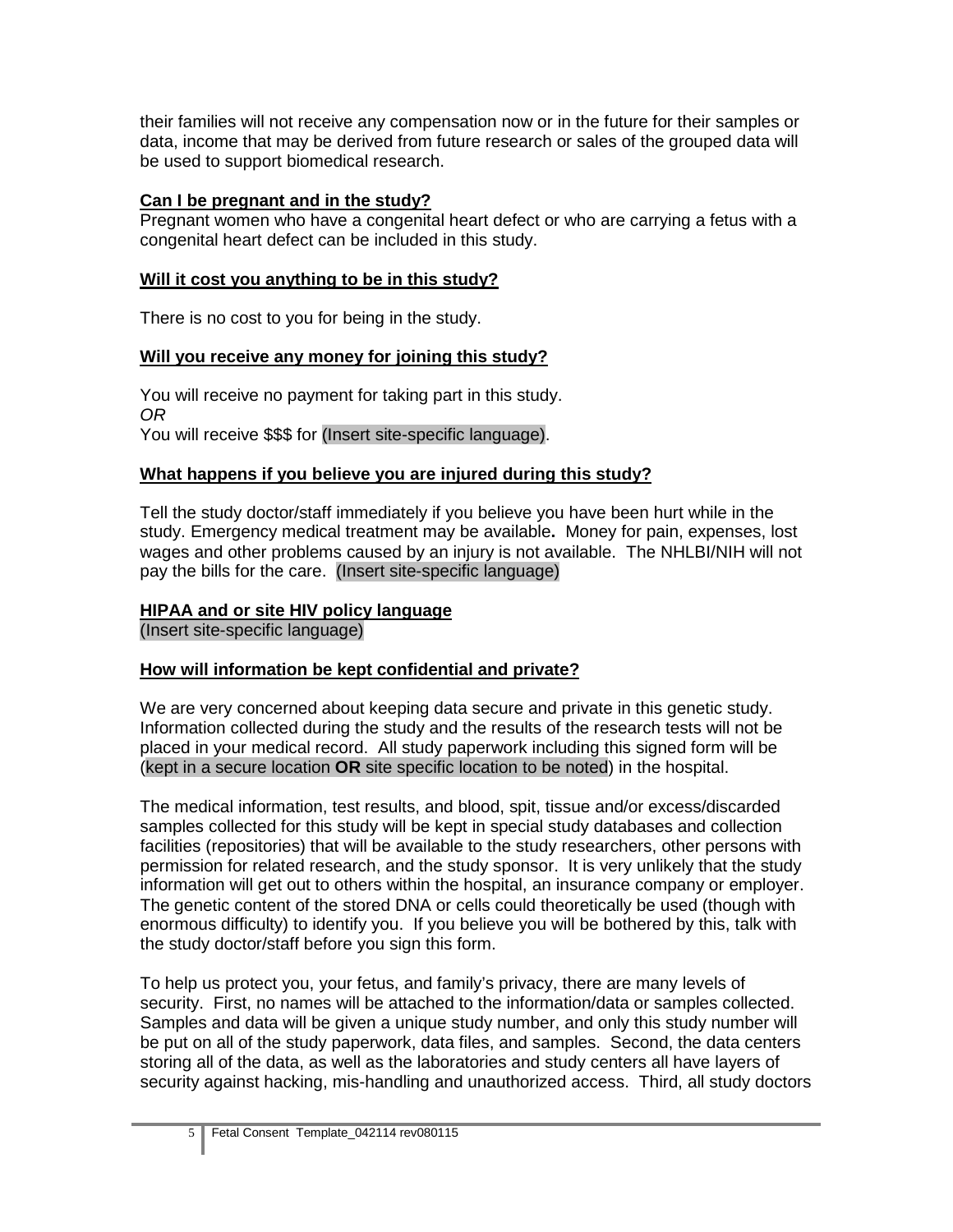and their staff will follow hospital and study rules for keeping all study information private.

We will do everything we can to keep others from learning about your participation in this study. To further help us protect your privacy, we have obtained a Certificate of Confidentiality from the United States Department of Health and Human Services (DHHS). With this certificate, we cannot be forced (for example by court order or subpoena) to disclose information that may identify you in any federal, state, local, civil, criminal, legislative, administrative, or other proceedings. Parents or legal guardians have the right to information regarding a minor child, unless an Institutional Review Board has approved the study with a waiver of parental permission. You should understand that a Certificate of Confidentiality does not prevent you, or a member of your family, from voluntarily releasing information about yourself, your fetus, or your involvement in this study. The researchers however, will not disclose voluntarily, or without your consent, information that would identify you or your fetus as a participant in this research project.

If an insurer or employer learns about your participation, and obtains your consent to receive research information, then we may not use the Certificate of Confidentiality to withhold this information. This means that you and your family must also actively protect your own privacy! You should understand that we will in all cases, take the necessary action and report to authorities, any indication of abuse, and to prevent serious harm to yourself or others as in the case of child abuse or neglect. Disclosure will be necessary, however, upon request of DHHS for the purpose of audit or evaluation, and is limited only to DHHS employees involved in Study evaluation.

At each study center, a list will be kept that links the study number with your/your fetus' name and contact information (such as address and telephone numbers). This list will be kept in a password protected computer, will be kept separately from the study data, and will not be shared with researchers outside the study center. It is important to keep this list so that the study doctor/staff can contact you to discuss any clinically relevant findings, to review your/your fetus' medical status during the course of the study, and to obtain new genetic samples, if the need arises.

For quality control purposes, the sponsor (NHLBI) or its designee (including the New England Research Institutes), your doctor, and (LOCAL CENTER NAME) Institutional Review Board (IRB) will be able to inspect your medical records and have access to confidential information, which identifies you by name. At no time will your personal information be revealed during any tabulation, presentation, or publication of the results of this research study.

# **What is the long term plan for my information?**

The collected genetic and clinical information will be available indefinitely in a secure storage site such as the National Center for Biotechnology Information (NCBI) repository. The genetic sample from blood, tissue, and/or saliva will be stored indefinitely in a 'biobank', like the NHLBI biorepository.

As part of you/your fetus' participation in the study, a unique subject number will be assigned to you/your fetus that will allow researchers to see if your family has been involved in more than one research study or database for patients with congenital heart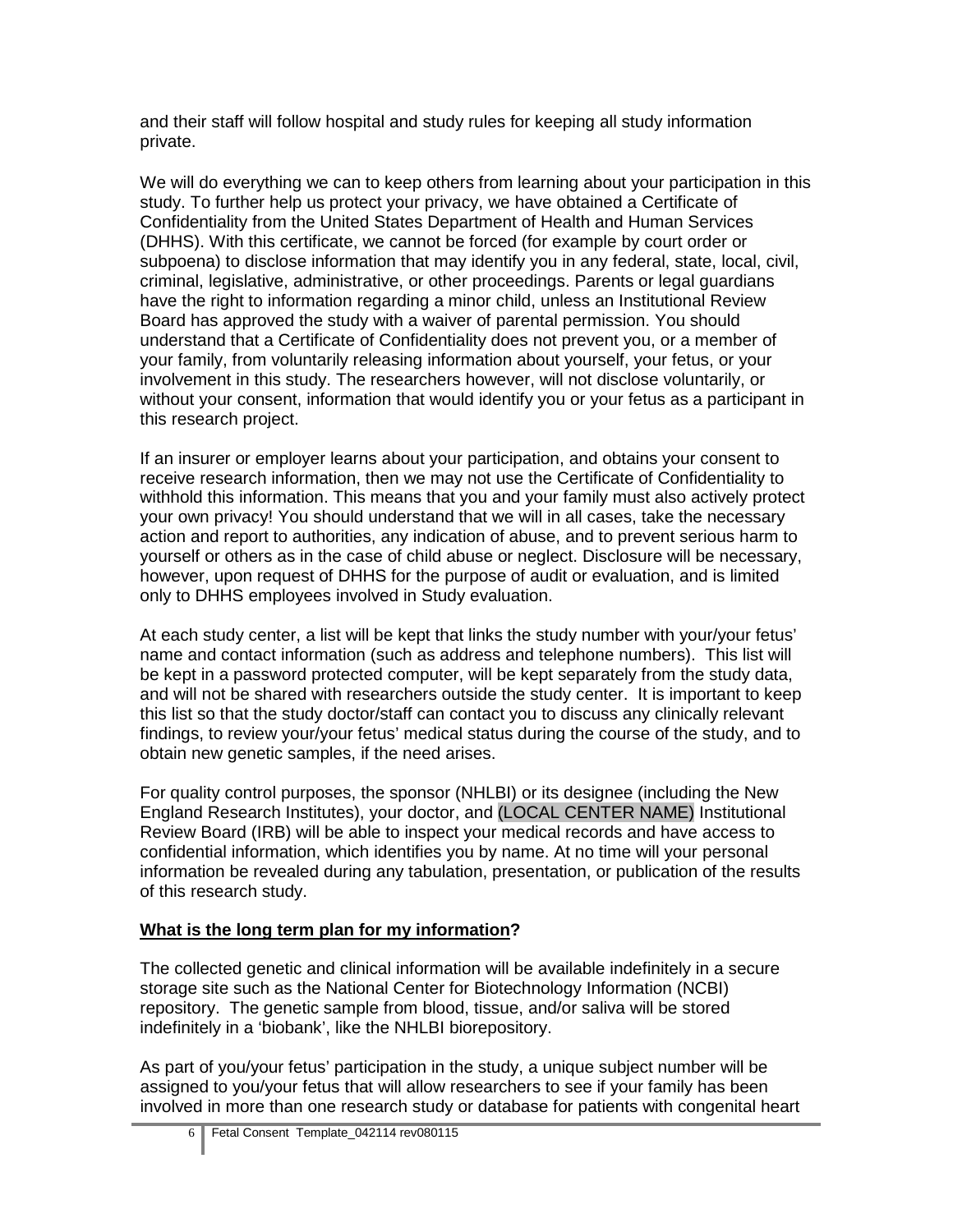disease. If your family has participated in more than one CHD study or database, this unique subject number may prevent any incorrect duplication of findings. This subject number will also allow your de-identified data to be combined with data from other research studies to increase the likelihood of meaningful analysis. Only this subject number and not your personal identifiable information will be accessible to other investigators.

Data and samples from these storage sites will be available to other, future researchers for study of cardiovascular and other diseases. Before a researcher can get any study data or samples, they must get NIH approval. The researchers will not have access to any identifying information such as your name or medical record number. With this security measure, researchers will not be able to link samples or information back to you. Knowing that samples may be used by a research team in the future to study the heart or other conditions may cause stress to some people. If you believe you will be bothered by this, talk with the study doctor/staff before you sign this form.

#### **What other choices are there?**

This study does not involve treatments. Therefore, the only alternative to participating in the study is to not participate.

### **Can I be withdrawn from the study or ask to be taken out of the study?**

You/your fetus may be taken out of the study any time if it is in your/your fetus' best interest, if you/your fetus is unable to complete the study testing, or if the study is stopped by NIH, the Sponsor of the study.

You are free to stop participating in the study at any time. If you decide to drop out of the study, the information already collected from you/your fetus will remain in the study database, identified only with your/your fetus' study number. If you want your samples taken out of storage and destroyed, you will need to write a letter to the study doctor. Once the letter is received, the blood, spit, tissue and/or excess/discarded samples will be destroyed, but any results from testing of the sample up to that point will stay as part of the study data.

#### **What are my rights and responsibilities as a research subject?**

- Being in the study is your choice.
- Your decision about being in the study or even dropping out will not change your care or health care benefits.
- By signing this document, you are agreeing to take part in the research study which includes:
	- o Completing interviews about your medical and family history.
	- o Allowing collected samples (blood, saliva, tissue, and/or excess/discarded samples) to be used for genetic research testing.
	- o Allowing the study team to look at your medical records to collect and store information.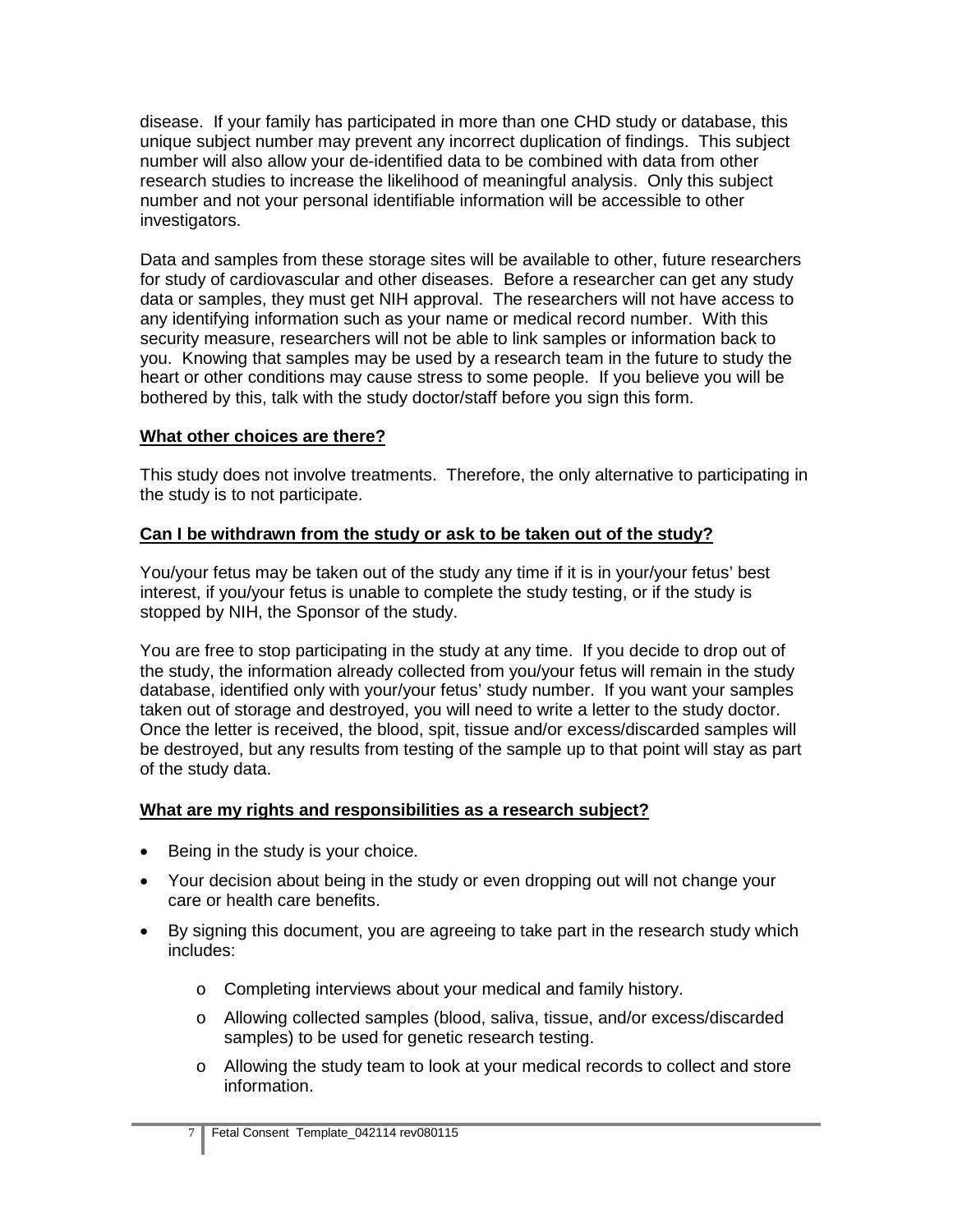- o Having your coded medical and genetic data stored and shared within the Pediatric Cardiac Genomics Consortium.
- o Having your coded medical and genetic data and genetic samples stored at secure storage sites and available to future researchers during and after the study has ended.
- o Allowing the study team to contact you during the study to collect information about your health and changes in your medical condition.

#### **Who do you call if you have questions about this study?**

If you ever have questions about this study or in case of research-related injuries, you should contact Dr.\_\_\_\_\_\_\_\_\_\_ at *(Telephone Number).* 

If you have questions about the rights of research subjects, you can call (*Insert the name and title of the appropriate country/site-specific IRB representative)* at (*Insert the number).* If you prefer, direct your questions to the following address*: (Insert address of IRB patient representative here).*